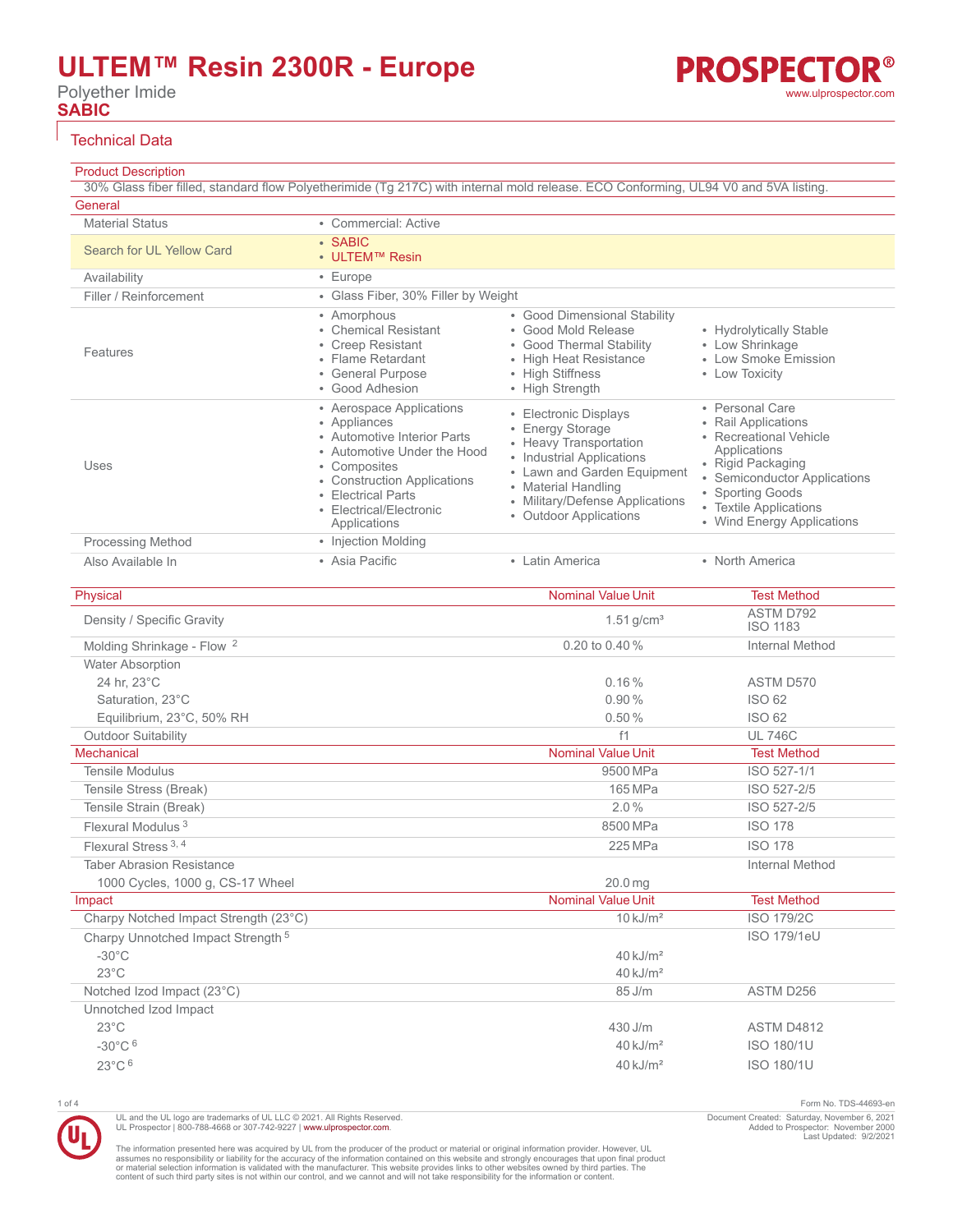### **ULTEM™ Resin 2300R - Europe**

Polyether Imide<br> **SABIC** 

### **PROSPECTOR® SABIC** [www.ulprospector.com](http://www.ulprospector.com)

| <b>Hardness</b>                                | <b>Nominal Value Unit</b>    | <b>Test Method</b> |
|------------------------------------------------|------------------------------|--------------------|
| Ball Indentation Hardness (H 358/30)           | 165 MPa                      | ISO 2039-1         |
| <b>Thermal</b>                                 | <b>Nominal Value Unit</b>    | <b>Test Method</b> |
| Deflection Temperature Under Load <sup>7</sup> |                              |                    |
| 0.45 MPa, Unannealed, 4.00 mm, 100 mm Span     | 215 °C                       | ISO 75-2/Be        |
| 1.8 MPa, Unannealed, 4.00 mm, 100 mm Span      | 210 °C                       | ISO 75-2/Ae        |
| Vicat Softening Temperature                    |                              |                    |
|                                                | $227^{\circ}$ C              | ASTM D1525 8       |
|                                                | 220 °C                       | ISO 306/B120       |
|                                                | 213 °C                       | ISO 306/B50        |
|                                                | $225^{\circ}$ C              | ISO 306/A50        |
| Ball Pressure Test (123 to 127°C)              | Pass                         | IEC 60695-10-2     |
| <b>CLTE</b>                                    |                              | ISO 11359-2        |
| Flow: 23 to $150^{\circ}$ C                    | $2.0E-5$ cm/cm/ $°C$         |                    |
| Transverse: 23 to 150°C                        | $6.0E-5$ cm/cm/ $^{\circ}$ C |                    |
| <b>Thermal Conductivity</b>                    | 0.30 W/m/K                   | ISO 8302           |
| RTI Elec                                       | 180 °C                       | <b>UL 746B</b>     |
| RTI Imp                                        | 170 °C                       | <b>UL 746B</b>     |
| <b>RTI Str</b>                                 | 180 °C                       | <b>UL 746B</b>     |
| <b>Electrical</b>                              | <b>Nominal Value Unit</b>    | <b>Test Method</b> |
| <b>Surface Resistivity</b>                     | $> 1.0E + 15$ ohms           | <b>IEC 60093</b>   |
| <b>Volume Resistivity</b>                      | $1.0E+15$ ohms $\cdot$ cm    | <b>IEC 60093</b>   |
| Electric Strength                              |                              | IEC 60243-1        |
| 0.800 mm, in Oil                               | 35 kV/mm                     |                    |
| 1.60 mm, in Oil                                | 26 kV/mm                     |                    |
| 3.20 mm, in Oil                                | 15 kV/mm                     |                    |
| <b>Relative Permittivity</b>                   |                              | <b>IEC 60250</b>   |
| 50 Hz                                          | 3.30                         |                    |
| 60 Hz                                          | 3.30                         |                    |
| 1 MHz                                          | 3.40                         |                    |
| <b>Dissipation Factor</b>                      |                              | <b>IEC 60250</b>   |
| 50 Hz                                          | $1.6E-3$                     |                    |
| 60 Hz                                          | $1.6E-3$                     |                    |
| 1 MHz                                          | $2.3E-3$                     |                    |
| 2.45 GHz                                       | $5.3E-3$                     |                    |
| Arc Resistance <sup>9</sup>                    | PLC 6                        | ASTM D495          |
| Comparative Tracking Index (CTI)               | PLC 4                        | <b>UL 746A</b>     |
| High Amp Arc Ignition (HAI)                    |                              | <b>UL 746A</b>     |
| $> 1.5$ mm                                     | PLC 3                        |                    |
| $> 3.0$ mm                                     | PLC 4                        |                    |
| High Voltage Arc Resistance to Ignition (HVAR) | PLC 3                        | <b>UL 746A</b>     |
| Hot-wire Ignition (HWI)                        |                              | <b>UL 746A</b>     |
| $> 1.5$ mm                                     | PLC 3                        |                    |
| $> 3.0$ mm                                     | PLC 1                        |                    |
| Flammability                                   | <b>Nominal Value Unit</b>    | <b>Test Method</b> |
| Flame Rating                                   |                              | <b>UL 94</b>       |
| $> 0.25$ mm                                    | $V-0$                        |                    |
| $> 1.2$ mm                                     | 5VA                          |                    |
| Glow Wire Flammability Index (2.0 mm)          | 960 °C                       | IEC 60695-2-12     |
| Glow Wire Ignition Temperature (2.0 mm)        | 900 °C                       | IEC 60695-2-13     |
| Oxygen Index                                   | 48 %                         | ISO 4589-2         |

UL and the UL logo are trademarks of UL LLC © 2021. All Rights Reserved.<br>UL Prospector | 800-788-4668 or 307-742-9227 | [www.ulprospector.com](http://www.ulprospector.com).

2 of 4 Form No. TDS-44693-en Document Created: Saturday, November 6, 2021 Added to Prospector: November 2000 Last Updated: 9/2/2021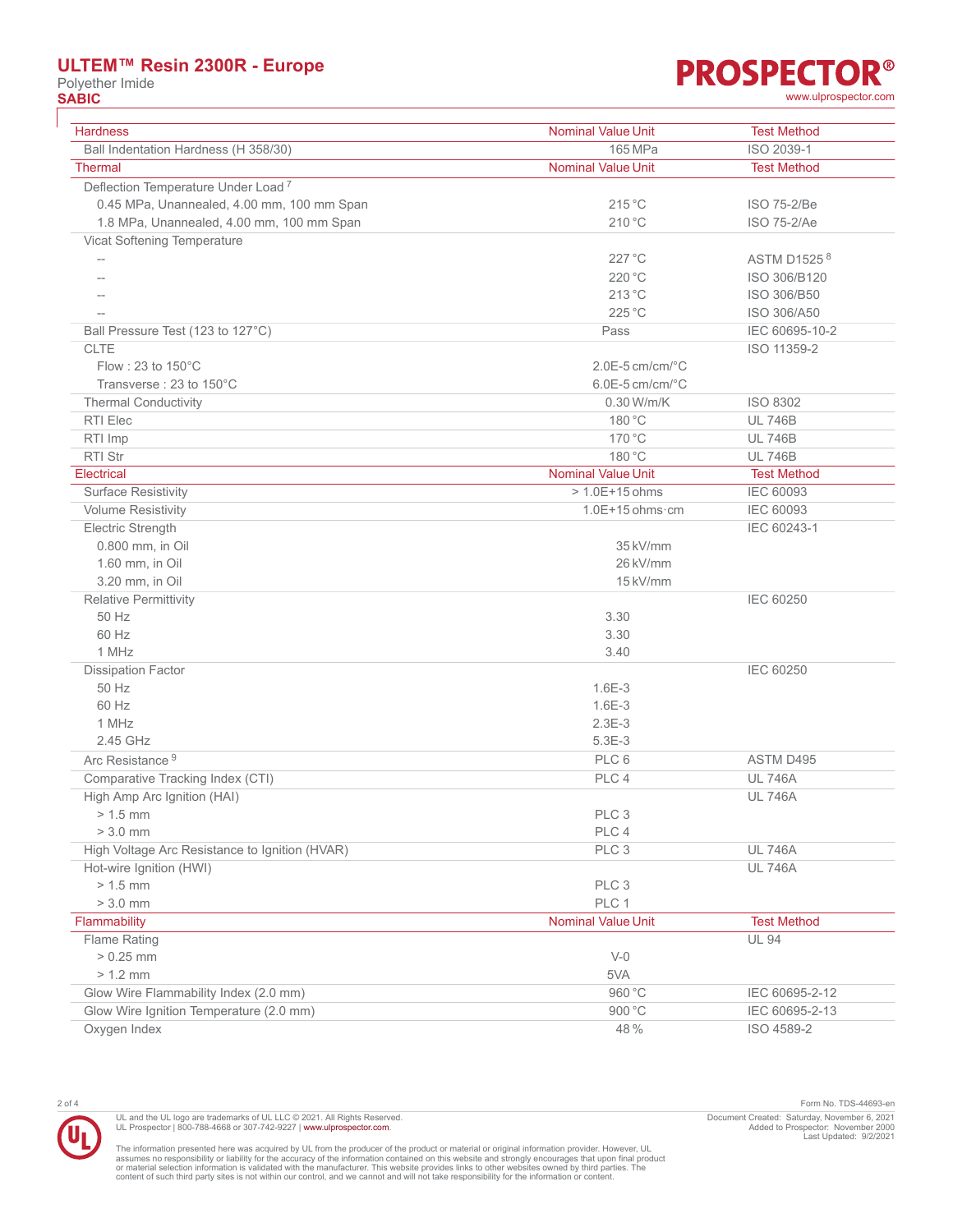## **ULTEM™ Resin 2300R - Europe** Polyether Imide<br> **SABIC**



| Injection                 | <b>Nominal Value Unit</b> |
|---------------------------|---------------------------|
| <b>Drying Temperature</b> | 150 °C                    |
| Drying Time               | $4.0$ to 6.0 hr           |
| Suggested Max Moisture    | $0.020\%$                 |
| Hopper Temperature        | 80 to 120 °C              |
| Rear Temperature          | 350 to 400 °C             |
| Middle Temperature        | 360 to 410 °C             |
| <b>Front Temperature</b>  | 370 to 420 °C             |
| Nozzle Temperature        | 360 to 410 °C             |
| Processing (Melt) Temp    | 370 to 410 °C             |
| Mold Temperature          | 140 to 180 °C             |

#### **Notes**

<sup>1</sup> Typical properties: these are not to be construed as specifications.

2 Tensile Bar

3 2.0 mm/min

4 at Break

5 80\*10\*4 sp=62mm

6 80\*10\*4 mm

7 120\*10\*4 mm

<sup>8</sup> Rate A (50°C/h), Loading 2 (50 N)

<sup>9</sup> Tungsten Electrode



UL and the UL logo are trademarks of UL LLC © 2021. All Rights Reserved.<br>UL Prospector | 800-788-4668 or 307-742-9227 | [www.ulprospector.com](http://www.ulprospector.com).